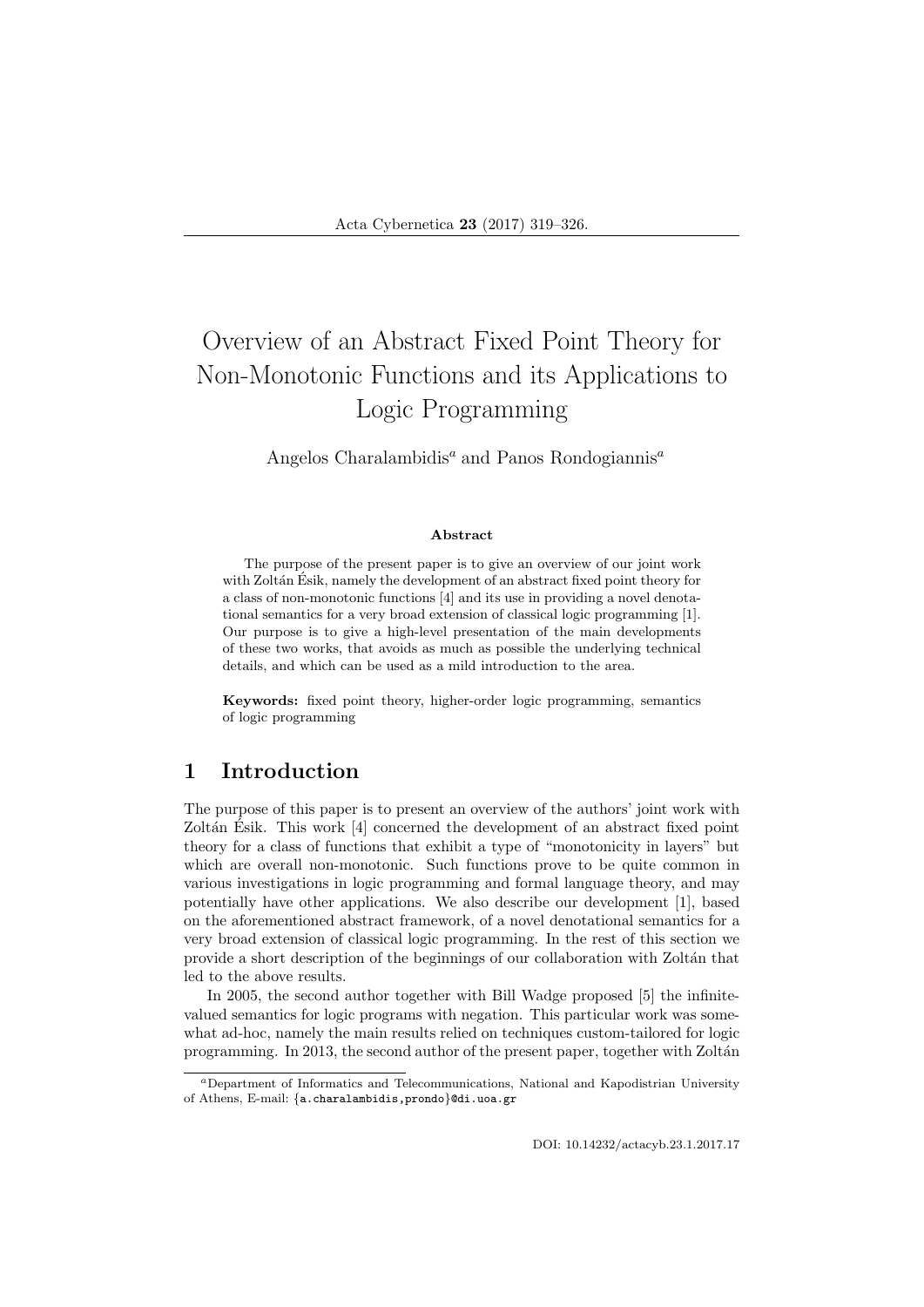Esik started a collaboration supported by a "Greek-Hungarian Scientific Collabo- ´ ration Program" with title "Extensions and Applications of Fixed Point Theory for Non-Monotonic Formalisms". The purpose of the program was to create an abstract fixed point theory based on the infinite-valued approach, namely a theory that would not only be applicable to logic programs but also to other non-monotonic formalisms. This abstract theory was successfully developed and is described in detail in [4]. As an application of these results, this abstract theory was used in [1] in order to obtain the first extensional semantics for higher-order logic programs with negation. Another application of the new theory to the area of non-monotonic formal grammars was proposed in [3]. Moreover, Zoltán himself further investigated the foundations and the properties of the infinite-valued approach [2], highlighting some of its desirable characteristics. Unfortunately, the further joint development of the abstract infinite-valued approach to non-monotonic fixed point theory, was abruptly interrupted by the untimely loss of Zoltán.

In the next section we describe the basic concepts behind the abstract approach to non-monotonic fixed point theory. In Section 3 we describe the application of the theory to the class of higher-order logic programs with negation. The paper concludes by giving pointers for future work.

### 2 Non-Monotonic Fixed Point Theory

Suppose that  $(L, \leq)$  is a complete lattice in which the least upper bound operation is denoted by  $\bigvee$  and the least element is denoted by  $\bot$ . Let  $\kappa > 0$  be a fixed ordinal. We assume that for each ordinal  $\alpha < \kappa$ , there exists a preordering  $\mathcal{L}_{\alpha}$ on L. We denote with  $\equiv_{\alpha}$  the equivalence relation determined by  $\sqsubseteq_{\alpha}$ . We define  $x \sqsubset_{\alpha} y$  iff  $x \sqsubseteq_{\alpha} y$  but  $x =_{\alpha} y$  does not hold. Finally, we define  $\square = \bigcup_{\alpha<\kappa} \sqsubset_{\alpha}$ and let  $x \subseteq y$  iff  $x \subseteq y$  or  $x = y$ . Given an ordinal  $\alpha < \kappa$  and  $x \in L$ , define  $(x)_{\alpha} = \{y \in L : \forall \beta < \alpha \mid x =_{\beta} y\}.$  We require of our relations to satisfy the following axioms:

**Axiom 1.** For all ordinals  $\alpha < \beta < \kappa$ ,  $\sqsubseteq_{\beta}$  is included in  $=\alpha$ .

**Axiom 2.**  $\bigcap_{\alpha<\kappa}=\alpha$  is the identity relation on L.

**Axiom 3.** For each  $x \in L$ , for every ordinal  $\alpha < \kappa$ , and for any  $X \subseteq (x]_{\alpha}$ there is some  $y \in (x]_{\alpha}$  such that: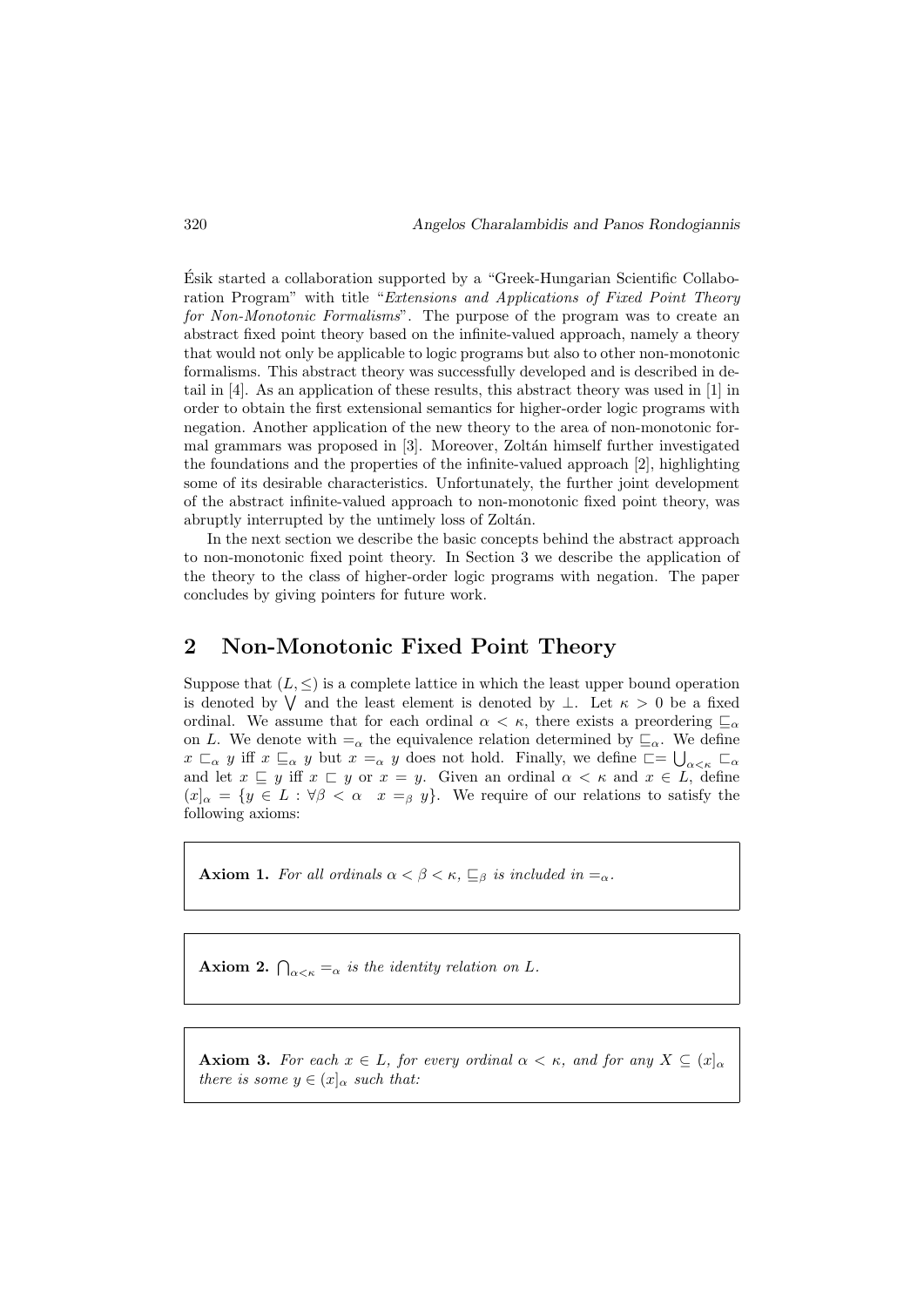- $X \sqsubseteq_{\alpha} y$ , and
- for all  $z \in (x]_{\alpha}$ , if  $X \sqsubseteq_{\alpha} z$  then  $y \sqsubseteq_{\alpha} z$  and  $y \leq z$ .

**Axiom 4.** If  $x_j, y_j \in L$  and  $x_j \sqsubseteq_{\alpha} y_j$  for all  $j \in J$  then  $\forall \{x_j : j \in J\} \sqsubseteq_{\alpha}$  $\bigvee \{y_j : j \in J\}.$ 

The element y specified by the Axiom 3 above, can be shown to be unique and we denote it by  $\bigsqcup_{\alpha} X$ .

In the following, we will often talk about "models of the Axioms  $1-\frac{1}{4}$ " (or simply "*models*"). More formally:

Definition 1. A model of Axioms 1-4 or simply model consists of a complete lattice  $(L, \leq)$ , an ordinal  $\kappa > 0$  and a set of preorders  $\subseteq_{\alpha}$  for every  $\alpha < \kappa$ , such that Axioms 1-4 are satisfied.

Under the above axioms, the following theorem is established in [4]:

**Theorem 1.**  $(L, \sqsubseteq)$  is a complete lattice.

The following definition will lead us to the main theorem of [4]:

**Definition 2.** Suppose that L is a model and let  $\alpha < \kappa$ . A function  $f: L \to L$  is called  $\alpha$ -monotonic if for all  $x, y \in L$ , if  $x \sqsubseteq_{\alpha} y$  then  $f(x) \sqsubseteq_{\alpha} f(y)$ .

The central fixed point theorem of [4] can now be stated:

**Theorem 2.** Let L be a model. Suppose that  $f: L \to L$  is a-monotonic for each ordinal  $\alpha < \kappa$ . Then f has a least pre-fixed point with respect to the partial order  $\sqsubseteq$ , which is also the least fixed point of f.

The article [4] contains many more results, but one could say that the above theorem is possibly the main technical achievement. Actually, the above theorem is also the main tool that we will need in the developments of the next section.

## 3 Higher-Order Logic Programs with Negation

In this section we present the application of the non-monotonic fixed point theory to the class of higher-order logic programs with negation. The approach presented naturally extends the ideas behind the infinite-valued approach proposed in [5] into a higher-order setting. The basic idea behind the approach in [5] is that in order to obtain minimum model semantics for higher-order logic programs with negation it is necessary to consider a multi-valued logic. We first present the syntax and then the semantics of our language.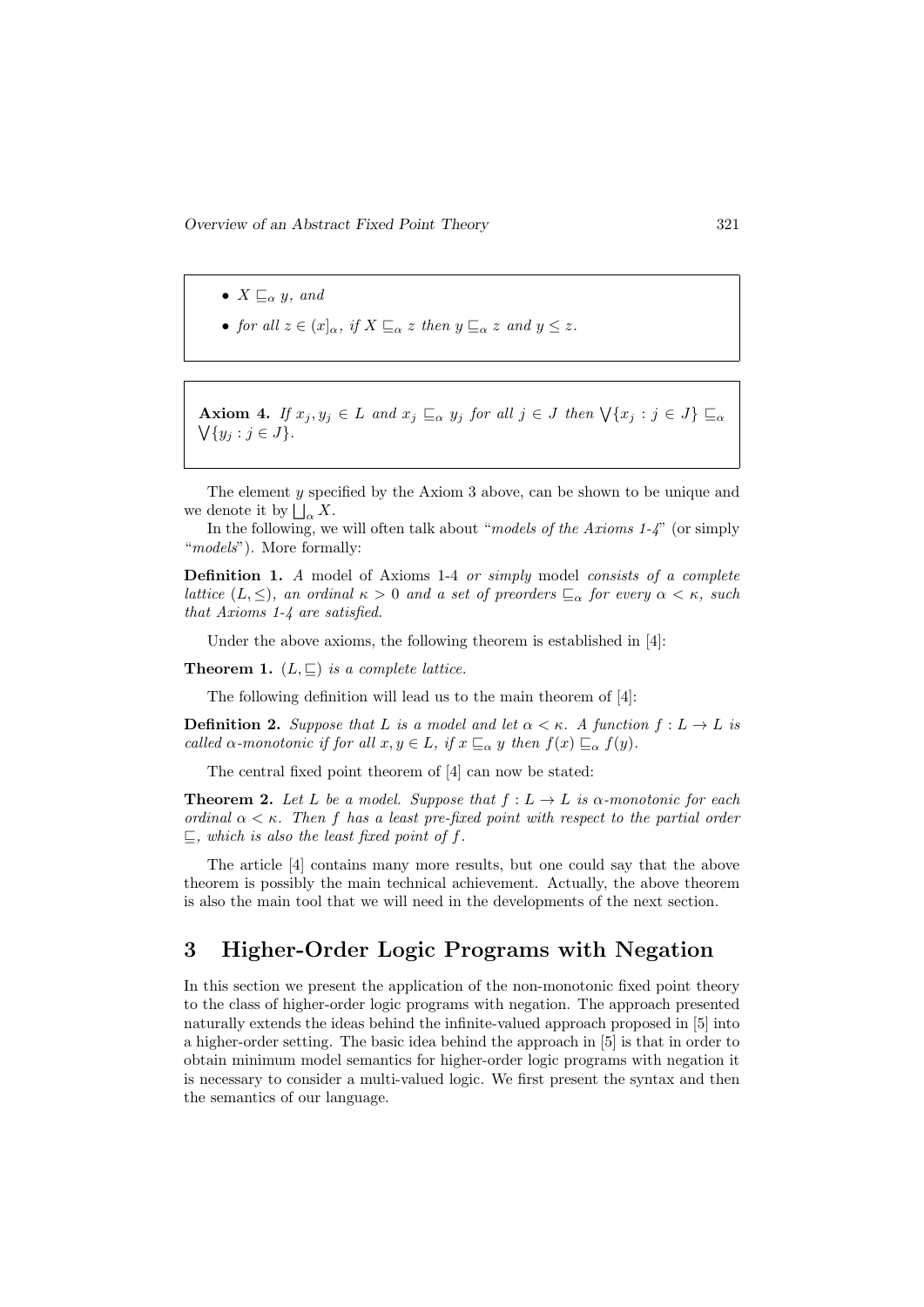#### 3.1 Syntax

Our higher-order logic programming language is based on a simple type system that supports two base types:  $o$ , the boolean domain, and  $i$ , the domain of individuals (data objects). The composite types are partitioned into three classes: functional (assigned to individual constants, individual variables and function symbols), predicate (assigned to predicate constants and variables) and argument (assigned to parameters of predicates).

**Definition 3.** A type  $\tau$  can either be functional, argument, or predicate, denoted as  $\sigma$ ,  $\pi$  and  $\rho$  respectively and defined as:

$$
\sigma := \iota \mid \iota \to \sigma
$$

$$
\pi := \iota \mid \rho \to \pi
$$

$$
\rho := \iota \mid \pi
$$

Definition 4. The set of expressions of our higher-order language is defined as follows:

- 1. Every predicate variable (respectively, predicate constant) of type  $\pi$  is an expression of type  $\pi$ ; every individual variable (respectively, individual constant) of type  $\iota$  is an expression of type  $\iota$ ; the propositional constants false and true are expressions of type o.
- 2. If f is an n-ary function symbol and  $E_1, \ldots, E_n$  are expressions of type  $\iota$ , then (f  $E_1 \cdots E_n$ ) is an expression of type *ι*.
- 3. If  $E_1$  is an expression of type  $\rho \to \pi$  and  $E_2$  is an expression of type  $\rho$ , then  $(E_1 E_2)$  is an expression of type  $\pi$ .
- 4. If V is an argument variable of type  $\rho$  and  $\mathsf E$  is an expression of type  $\pi$ , then ( $\lambda$ V.E) is an expression of type  $\rho \rightarrow \pi$ .
- 5. If  $E_1, E_2$  are expressions of type  $\pi$ , then  $(E_1 \bigwedge_{\pi} E_2)$  and  $(E_1 \bigvee_{\pi} E_2)$  are expressions of type  $\pi$ .
- 6. If E is an expression of type o, then  $(\sim$ E) is an expression of type o.
- 7. If  $E_1, E_2$  are expressions of type *ι*, then  $(E_1 \approx E_2)$  is an expression of type *o*.
- 8. If E is an expression of type o and V is a variable of type  $\rho$  then  $(\exists_{\rho} \vee \mathsf{E})$  is an expression of type o.

The notions of free and bound variables of an expression are defined as usual. An expression is called *closed* if it does not contain any free variables.

A program clause is a clause  $p \leftarrow \pi$  E where p is a predicate constant of type  $\pi$ and E is a closed expression of type  $\pi$ . A *program* is a finite set of program clauses.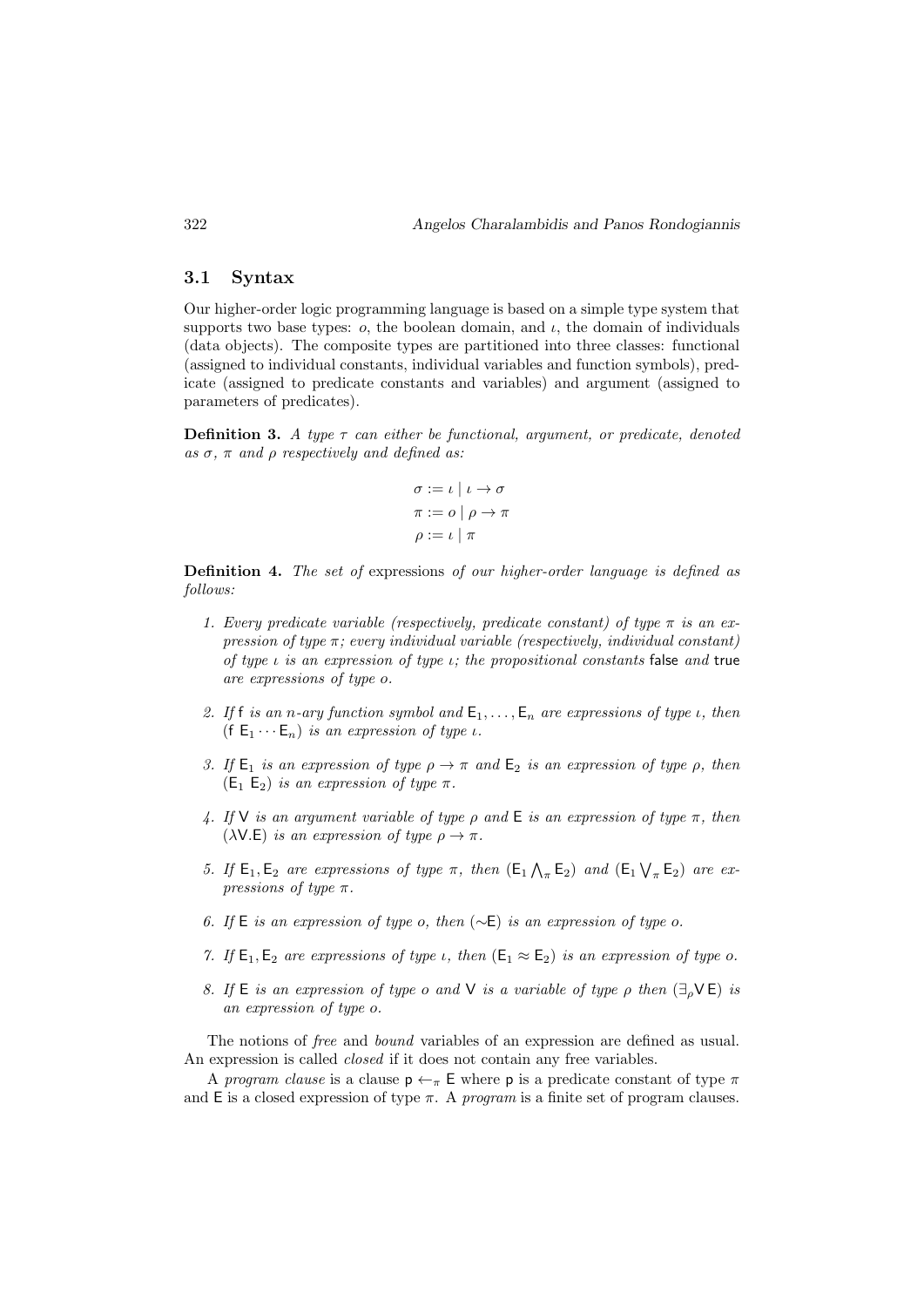#### 3.2 Semantics

We start by examining the semantics of types. The most crucial case is that of the boolean domain o. The boolean values range over a partially ordered set  $(V, \leq)$  of truth values. The number of truth values of  $V$  will be specified with respect to an ordinal  $\kappa > 0$ . The set  $(V, \leq)$  is the following:

$$
F_0 < F_1 < \cdots < F_\alpha < \cdots < 0 < \cdots < T_\alpha < \cdots < T_1 < T_0
$$

where  $\alpha < \kappa$ . Intuitively,  $F_0$  and  $T_0$  are the classical False and True values and 0 is the undefined value. The new values express different levels of truthness and falsity. The order of a truth value is defined as follows:  $order(T_\alpha) = \alpha$ ,  $order(F_\alpha) = \alpha$  and  $order(0) = +\infty.$ 

We define the following preorderings  $\sqsubseteq_{\alpha}$  on the set V for each  $\alpha < \kappa$ :

- 1.  $x \sqsubseteq_{\alpha} x$  if order(x) <  $\alpha$ ;
- 2.  $F_{\alpha} \sqsubseteq_{\alpha} x$  and  $x \sqsubseteq_{\alpha} T_{\alpha}$  if order(x)  $\geq \alpha$ ;
- 3.  $x \sqsubseteq_{\alpha} y$  if  $order(x), order(y) > \alpha$ .

We then have the following result from [1]:

**Lemma 1.**  $(V, \leq)$  is a complete lattice and a model.

Let us denote by  $[A \stackrel{m}{\rightarrow} B]$  the set of functions from A to B that are  $\alpha$ -monotonic for all  $\alpha < \kappa$ . Based on the above discussion, we can now state the semantics of all the types of our language:

**Definition 5.** Let  $D$  be a nonempty set. Then:

- $\llbracket o \rrbracket_D = V$ , and  $\leq_o$  is the partial order of V;
- $\llbracket \iota \rrbracket_D = D$ , and  $\leq_{\iota}$  is the trivial partial order such that  $d \leq_{\iota} d$ , for all  $d \in D$ ;
- $\llbracket \iota^n \to \iota \rrbracket_D = D^n \to D$ . A partial order in this case will not be needed;
- $[\![\iota \to \pi]\!]_D = D \to [\![\pi]\!]_D$ , and  $\leq_{\iota \to \pi}$  is the partial order defined as follows: for all  $f, g \in [\![\iota \to \pi]\!]_D$ ,  $f \leq_{\iota \to \pi} g$  iff  $f(d) \leq_{\pi} g(d)$  for all  $d \in D$ ;
- $[\![\pi_1 \to \pi_2]\!]_D = [[\![\pi_1]\!]_D \stackrel{m}{\to} [\![\pi_2]\!]_D$ , and  $\leq_{\pi_1 \to \pi_2}$  is the partial order defined as follows: for all  $f, g \in [\![ \pi_1 \to \pi_2 ]\!]_D$ ,  $f \leq_{\pi_1 \to \pi_2} g$  iff  $f(d) \leq_{\pi_2} g(d)$  for all  $d \in [\![\pi_1]\!]_D.$

Moreover, we have the following relations  $\sqsubseteq_{\alpha}$  on our domains:

- The relation  $\mathcal{L}_{\alpha}$  on  $\llbracket o \rrbracket_D$  is the relation  $\mathcal{L}_{\alpha}$  on V.
- The relation  $\sqsubseteq_{\alpha}$  on  $[\![\rho \to \pi]\!]_D$  is defined as follows:  $f \sqsubseteq_{\alpha} g$  iff  $f(d) \sqsubseteq_{\alpha} g(d)$ for all  $d \in [\![\rho]\!]_D$ .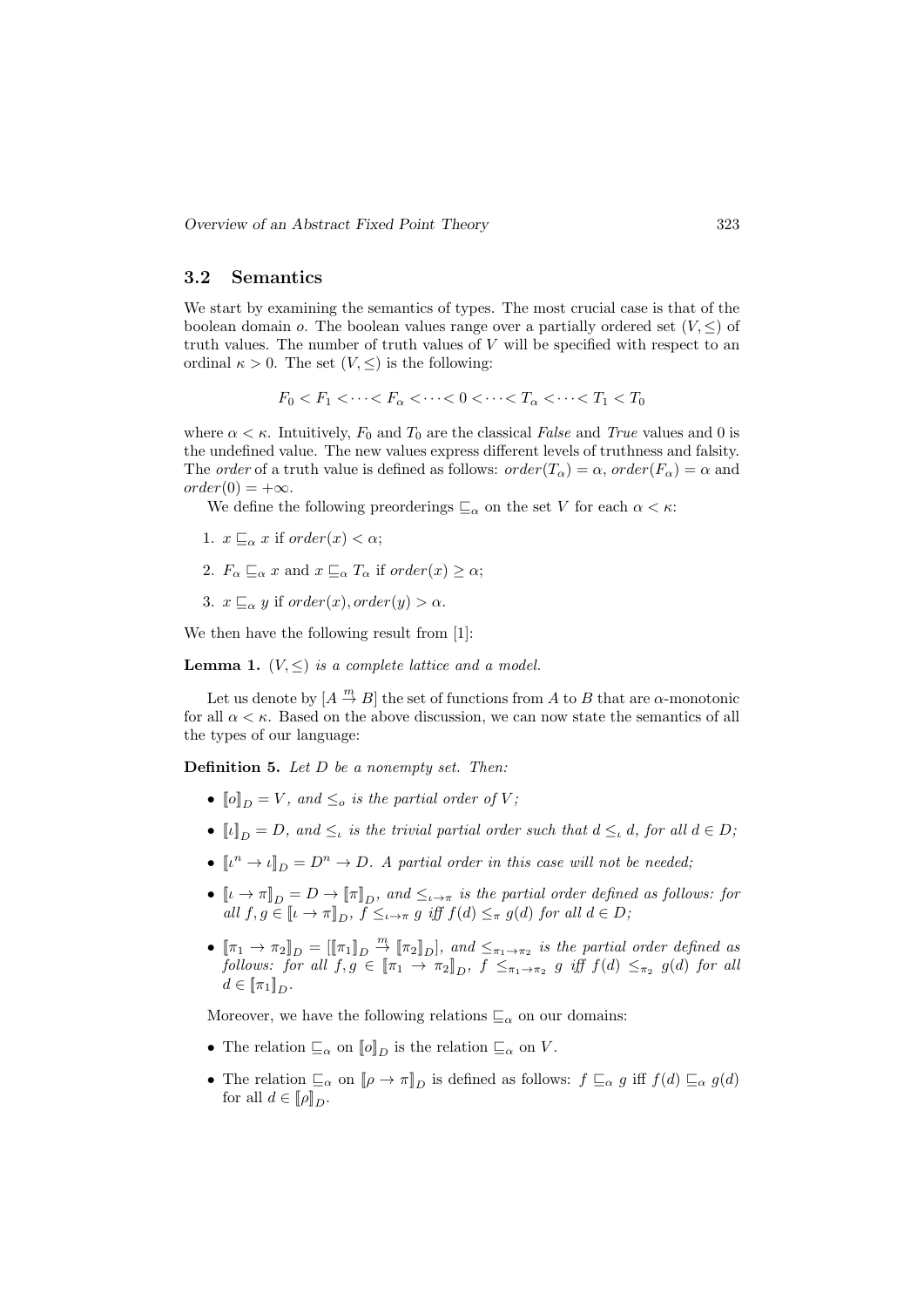The following lemma can then be established following the results of [4]:

**Lemma 2.** Let D be a non-empty set and  $\pi$  be a predicate type. Then,  $(\llbracket \pi \rrbracket_D, \leq_{\pi})$ is a complete lattice and a model.

For the rest of the section we focus on Herbrand interpretations and we assume for a program P,  $D = U_P$  where  $U_P$  is the Herbrand universe and therefore we simple write  $[\![\tau]\!]$  instead of  $[\![\tau]\!]_{U_P}$ . A Herbrand interpretation I for a program P is a function that maps a predicate of type  $\pi$  to an element of  $\llbracket \pi \rrbracket$ . The set of all the interpretation of  $P$  is denoted by  $\mathcal{I}_P$ . It follows directly from the results of [4] that  $\mathcal{I}_P$  is a complete lattice and a model. A Herbrand state s is a function that assigns to each argument variable V of type  $\rho$ , of an element  $s(V) \in [\![\rho]\!]_{U_{\sf P}}$ .

Let  $I$  be a Herbrand interpretation and  $s$  be a Herbrand state. The semantics of expressions with respect to  $I$  and  $s$ , is defined as follows:

- 1. [ $\left[\text{false}\right]_s(I) = F_0$
- 2.  $[\mathsf{true}]_s(I) = T_0$
- 3.  $\llbracket \mathbf{c} \rrbracket_s(I) = I(\mathbf{c})$ , for every individual constant c
- 4.  $[\![\mathbf{p}]\!]_s(I) = I(\mathbf{p})$ , for every predicate constant  $\mathbf{p}$
- 5.  $\llbracket \mathsf{V} \rrbracket_s(I) = s(\mathsf{V})$ , for every argument variable V
- 6.  $[(\mathbf{f} \mathbf{E}_1 \cdots \mathbf{E}_n)]_s(I) = I(\mathbf{f}) [\mathbf{E}_1]_s(I) \cdots [\mathbf{E}_n]_s(I)$ , for every *n*-ary function symbol f
- 7.  $[(E_1E_2)]_s(I) = [E_1]_s(I)([E_2]_s(I))$
- 8.  $[(\lambda V.E)]_s(I) = \lambda d. [\mathbb{E}]_{s[V/d]}(I)$ , where d ranges over  $[type(V)]_D$
- 9.  $[(\mathsf{E}_1 \bigvee_{\pi} \mathsf{E}_2)]_s(I) = \bigvee_{\pi} \{ [\![\mathsf{E}_1]\!]_s(I), [\![\mathsf{E}_2]\!]_s(I) \}$ , where  $\bigvee_{\pi}$  is the lub function on  $\lbrack\! \lbrack\pi\rbrack\! \rbrack_D$
- 10.  $[(\mathsf{E}_1 \bigwedge_{\pi} \mathsf{E}_2)]_s(I) = \bigwedge_{\pi} \{ [\mathsf{E}_1]_s(I), [\mathsf{E}_2]_s(I) \}$ , where  $\bigwedge_{\pi}$  is the glb function on  $\lbrack\! \lbrack \pi \rbrack\! \rbrack_D$

11. 
$$
\llbracket (\sim\!\mathsf{E}) \rrbracket_s(I) = \begin{cases} T_{\alpha+1} & \text{if } \llbracket \mathsf{E} \rrbracket_s(I) = F_\alpha \\ F_{\alpha+1} & \text{if } \llbracket \mathsf{E} \rrbracket_s(I) = T_\alpha \\ 0 & \text{if } \llbracket \mathsf{E} \rrbracket_s(I) = 0 \end{cases}
$$

12. 
$$
\llbracket (\mathsf{E}_1 \approx \mathsf{E}_2) \rrbracket_s(I) = \begin{cases} T_0, & \text{if } \llbracket \mathsf{E}_1 \rrbracket_s(I) = \llbracket \mathsf{E}_2 \rrbracket_s(I) \\ F_0, & \text{otherwise} \end{cases}
$$

13. 
$$
\llbracket (\exists \mathsf{V}\, \mathsf{E}) \rrbracket_s(I) = \bigvee_{d \in \llbracket type(\mathsf{V}) \rrbracket_D} \llbracket \mathsf{E} \rrbracket_{s[\mathsf{V}/d]}(I)
$$

Definition 6. Let P be a program and let M be a Herbrand interpretation of P. Then M will be called a model of P iff for all clauses  $p \leftarrow \pi$  E of P, it holds  $\mathbb{E}[(M) \leq_{\pi} M(\mathsf{p}), \text{ where } M(\mathsf{p}) \in \llbracket \pi \rrbracket.$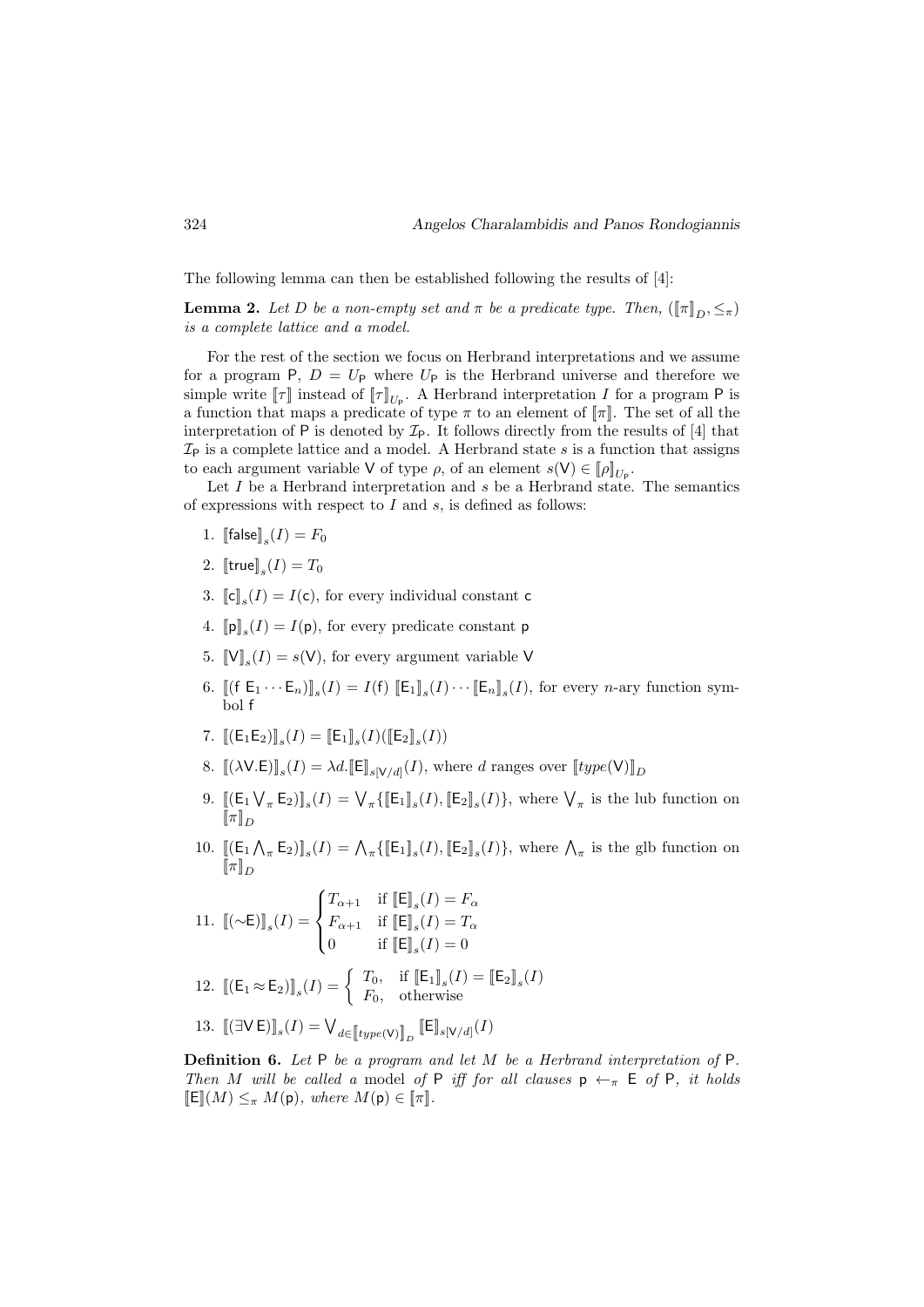We can now define the immediate consequence operator for our language:

**Definition 7.** Let P be a program. The mapping  $T_P : \mathcal{I}_P \to \mathcal{I}_P$  is defined for every  $p : \pi$  and for every  $I \in \mathcal{I}_P$  as

$$
T_{\mathsf{P}}(I)(\mathsf{p}) = \bigvee \{ \llbracket \mathsf{E} \rrbracket(I) : (\mathsf{p} \leftarrow_{\pi} \mathsf{E}) \in \mathsf{P} \}
$$

As it turns out,  $T_P$  enjoys the  $\alpha$ -monotonicity property [1]:

Lemma 3. For all  $\alpha < \kappa$ . T<sub>P</sub> is  $\alpha$ -monotonic.

We now have all we need in order to apply the main Theorem of [4], getting the following result [1]:

**Theorem 3** (Least Fixed Point Theorem). Let  $P$  be a program and let  $M$  be the set of all its Herbrand models. Then,  $T_P$  has a least fixed point  $M_P$  which is the least model of P.

### 4 Conclusions

We have presented an overview of the abstract fixed point theory developed in [4] and its application [1] on a very broad class of logic programs, namely higher-order logic programs with negation. It is our belief that the framework of [4] can find other interesting applications, especially ones where non-monotonicity plays a prevailing role. In particular, we believe that an area that has not yet been sufficiently explored is that of non-monotonic formal grammars. In [3] it was demonstrated that the semantics of Boolean grammars can be easily captured through an extension of the framework of [4]. However, it is conceivable to have other non-monotonic extensions of formal grammars apart from the Boolean ones, such as for example macro-grammars with conjunction and negation in rule bodies. We believe that the results of [1] can be used as a yardstick in order to approach the semantics of such grammar formalisms.

### References

- [1] Charalambidis, Angelos, Esik, Zoltán, and Rondogiannis, Panos. Minimum model semantics for extensional higher-order logic programming with negation. TPLP, 14(4-5):725–737, 2014.
- [2] Esik, Zoltán. Equational properties of stratified least fixed points (extended abstract). In de Paiva, Valeria, de Queiroz, Ruy J. G. B., Moss, Lawrence S., Leivant, Daniel, and de Oliveira, Anjolina Grisi, editors, Logic, Language, Information, and Computation - 22nd International Workshop, WoLLIC 2015, Bloomington, IN, USA, July 20-23, 2015, Proceedings, volume 9160 of Lecture Notes in Computer Science, pages 174–188. Springer, 2015.